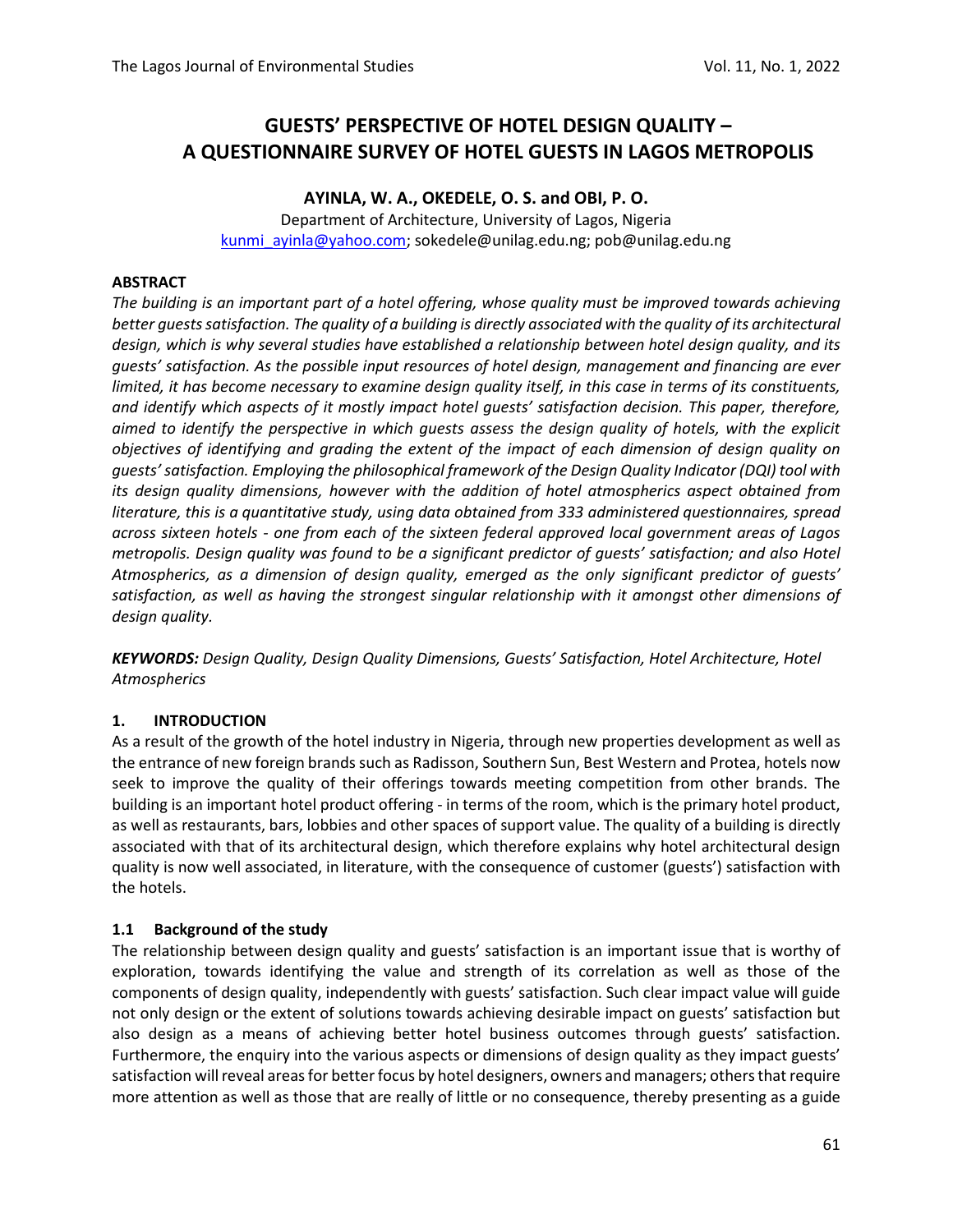for more efficient deployment of limited resources of funding, service and management in the hotel building procurement, operations and business.

#### **1.2 Statement of the Problem**

All architectural design effort in a hotel is directed towards meeting the satisfaction of the hotel guest, either directly or indirectly - by meeting the functional needs of the staff who in turn ultimately work to satisfy the hotel guest. It is then pertinent to state that any quality impact on the hotel should be sensibly viewed from the guests' perspective. The user-centred Theory of the Built environment, which proposes that the user is at the core of built activity, is the theoretical focus of this enquiry. The main postulate of this theory is that the built form and its environment exists to satisfy the needs of the user. Its elements are the user, user experience and the built environment itself (Vischer, 2008). The relationship of two out of the three elements are at play in this study. To what extent is the influence of design quality, a built environment item, on the hotel guests' satisfaction, which is one of the most common items of user experience? What definitions are most appropriate to adopt or adapt, in this case, for design quality and guest satisfaction? What are the appropriate dimensions of design quality and their metrics of measurement? The central question in this study is what are the various dimensions in which design quality is viewed by hotel guests and what are the relative extents of their impact on guests' satisfaction decisions?

## **1.3 Aim and Objectives**

This study aimed to examine guests' perspectives of local hotel design quality assessment through its impact on their satisfaction with the hotels.

#### **Objectives are:**

- 1. to examine the extent to which the design quality of hotels impacts guests' satisfaction in the Lagos metropolis.
- 2. to evaluate the extent to which the various dimensions of design quality of the hotels impact guests' satisfaction
- 3. to therefore determine the design quality dimension(s) that contribute(s) most towards predicting guests' satisfaction with the hotels

## **1.4 Scope and Context of the Study**

Lagos state is said to have over 2000 hotels according to the Lagos State Tourism Board. The bulk of the standard hotels are concentrated in the Lagos metropolis (Durodola et al., 2018). Lagos metropolis, being the hub of international and local transport connections and the commercial nerve centre of Nigeria. The hotel business has become much more competitive and thereby more responsive to quality improvements. This study was conducted in the sixteen federal approved local government areas of the Lagos metropolis as the core of Nigeria's hotel activities, as well as being a source of more urbane hotel guests which should enhance the generalizability of this enquiry. While there are several growing bodies of architectural design quality knowledge such as Evidence-Based Design (EBD), Usability, user-centred Design. Design Quality best captures the essence of this enquiry, with its comprehensive look into all the dimensions of design. The Design Quality Indicator (DQI) tool provides this research with its philosophical perspective of design quality which subdivides it into the three dimensions of functionality, build quality and impact (Gann et al., 2003). This study however looks into the addition of another dimension that best captures design's quality effort towards the hospitality essence of a hotel building. They identified four dimensions of design quality, along with their various indicators are the independent variables of this study, measured against guests' satisfaction as the dependent variable. The hotel guest is the unit of analysis in this study, and his satisfaction decision against the influence of each of the variables of design quality is the data. The analysis is through descriptive statistics and SPSS linear regression.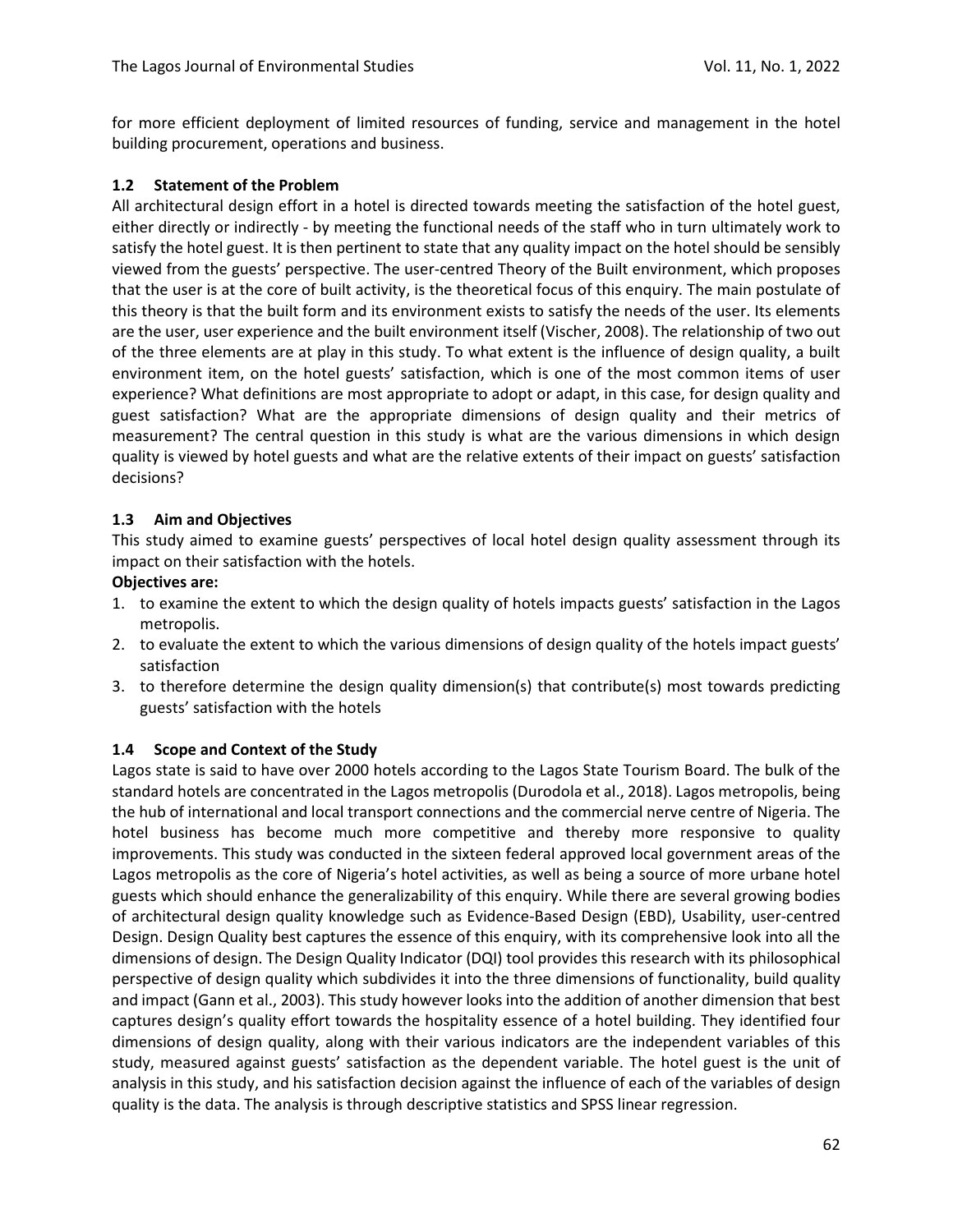## **2. LITERATURE REVIEW**

In the view of Thomson et al. (2003), the quality of a product is an assessment of how well its features or attributes meet the customer's needs. Suratkon et al. (2016) in agreement with the definition by ISO 9000, defined design quality as the overall characteristics of an entity (product or services) that satisfies the requirement of customers. Also, the quality of a building as a product stems primarily from its design (Suratkon et al., 2016). The design quality of a building can thus be said to be how well the total embodiment of design solution, composition or appeal of a building in totality, as well as in terms of its component parts, meets its implicit or specific purpose.

## **2.1 Design Quality Dimensions**

As this study is essentially an examination of the relative impact of the various dimensions of Design Quality in influencing hotel guests' overall satisfaction decision, it is necessary to identify appropriate and comprehensive dimensions that encompass various elements or indicators of Design Quality. In view of this, this study turns to the Design Quality Indicator (DQI) tool for its general philosophy and perspective, having been rigorously tested in practice, especially in the United Kingdom (UK) which is its place of origin since its inception. Its categorization of indicators and dimensions of Design Quality has rarely been questioned. In addition, several scholars have either adopted or adapted the tool for use in the measurement of design quality (Suratkon et al, 2016; Zemke et al., 2017)

#### **2.2 Theoretical Foundation: user-centred Theory of the Built Environment**

The user-centred theory of the Built Environment is built around the two key concepts of "building users' experience" and the 'user – building relationship' (Vischer, 2008; Kalvelage and Dorneich, 2004). The first postulate of the theory is that "the built environment exists to support the activities of users that it shelters" (Vischer, 2008). Its dimensions are users, users' experience and the built environment. It is the broad perspective in which this study is investigated. This study evaluates the design quality of hotels which is an aspect of the built environment in Lagos metropolis, from the point of view of the hotel guests, that is, users of the built space, using their satisfaction, which is a "user experience" as the metric of its measurement. Thereby appointing the three dimensions of the user-centred Theory in the investigation.

## **2.3 Hospitality essence of hotel building design**

The nature of this inquiry demands a well-rounded understanding of the nature of this particular built form and its potential peculiarities especially as it may relate to users and their experience with it. The primary function of a hotel is to accommodate tourists or guests for a specific period, in exchange for payment. The hotel product is now very diverse, leading to limitless classifications that have produced hotel types and ratings such as 1 to 5 star, economy to ultra-luxury, lower to upper scale, business, boutique or lifestyle, suburban to resort and casino hotels amongst many others. In all, the hotel is not just another building, as its use is temporary – satisfaction opinion thereby flighty; its use is in exchange for payment – thereby transactional; but more importantly, the hotel offers hospitality, which means all the design effort in a hotel is not just towards standard building use, but essentially towards pleasing the customer (user). Therefore, design quality judgment will have to go beyond the usual dimensions of functionality, build quality and impact, it must also embrace a dimension that is the total of the effort of design in assisting the hospitality function of a hotel, being the core of its essence.

Dzhandzhugazova, *et al*. (2016) outlined the seven sensual notes of hospitality that architectural design quality must strive to address, as listed below with further explanation provided in this study.

1. **Sight** *–* through exterior and interior visually pleasing forms and aesthetics as well as locating spaces to achieve pleasant views and other visual experiences.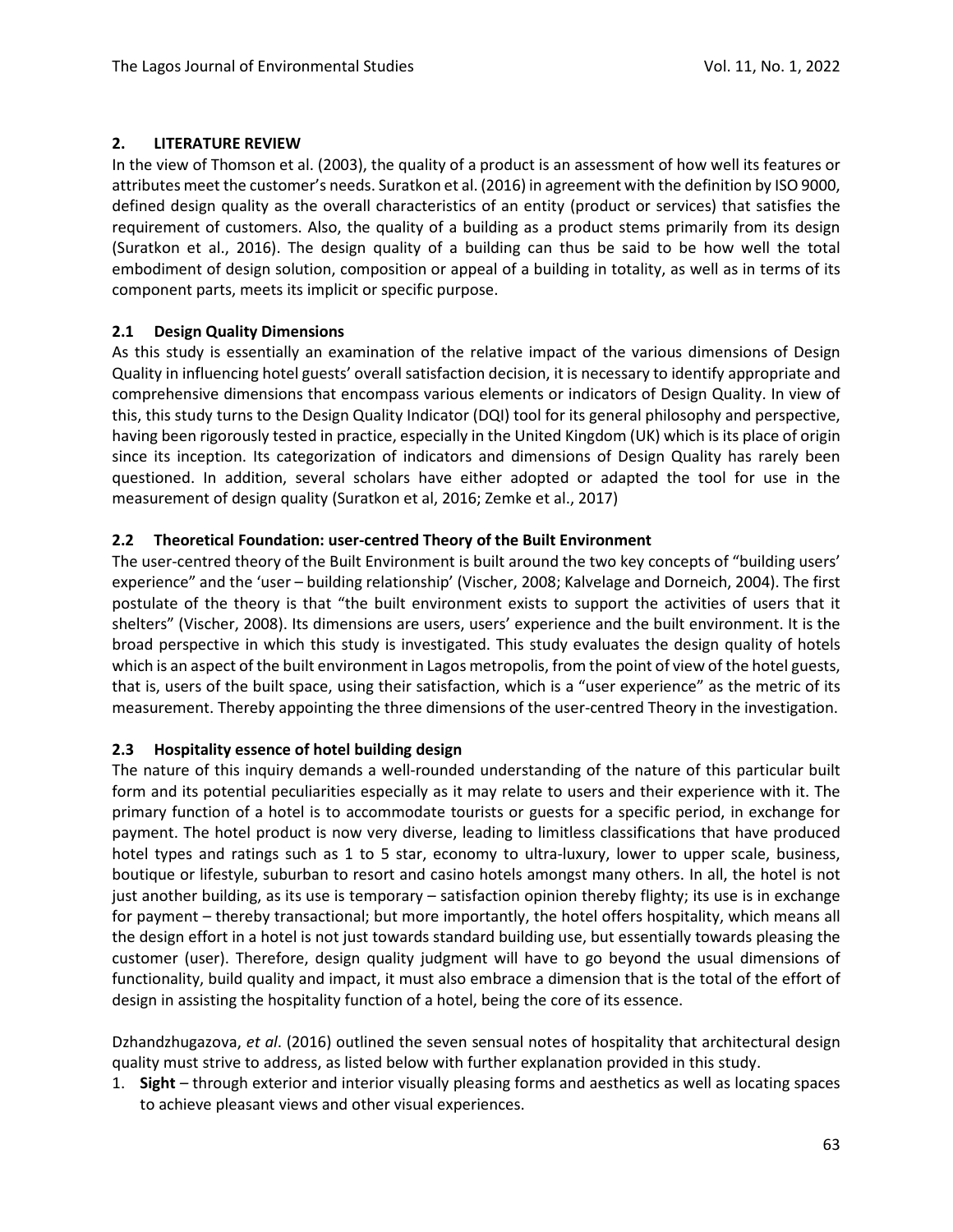- 2. **Hearing**  through design for pleasant natural, or produced sounds, as well as quiet which is often the essence of some spaces.
- 3. **Smell**  through design, incorporating natural aroma from specific materials, or the strategic integration of pleasant aroma and suggestive smells dispensation, as well as the important exclusion of unpleasant smells through effective space planning and design.
- 4. **Taste** through the efficacious design support of food presentation and place of presentation with the use of strategic sensory cues, to elicit the right atmosphere for gastric pleasure. The poor quality architectural design may discourage any form of taste pleasure expectation or bring about disconfirmation of satisfaction.
- 5. **Touch** through its variety of textures and form as well as shapes and sizes, that design may compose and manipulate in a manner such as to elicit delight.
- 6. **Intuition** which is what "enables a person to achieve the necessary understanding of a situation without any logical analysis" (Dzhandzhugazova et al., 2016). The architectural design may reinforce or diminish a guests' feeling of comfort, or privacy, or security, for instance, merely through his experience of the built space.
- 7. **Impression** being "the image reflection or trace left in the mind of a person by the surrounding pictures of the world or event" (Dzhandzhugazova et al., 2016). The design of a space in totality may leave a positive or negative impression on a guest through its use of form, space, objects in space and composition.

This study, therefore, adopted "Hotel Atmospherics" as the fourth dimension of Design Quality as that, which accounts for the hotels' hospitality element. Its indicators are Style, Ambiance, Sense of place, Intuition and Overall impression as adopted from Simet al.(2006) and Naqshbandi and Munir (2011).

#### **2.4 Impact of design quality on hotel guests' satisfaction**

There have for long been several studies which link the physical environment with users' satisfaction (Ryu and Han, 2011; Amue et al., 2013; Kirima et al., 2017). Beyond this, other studies have been conducted that explicitly prove the effect of the hotel physical environment on hotel Customers' Satisfaction (Thomson et al., 2003; Zemke and Pullman, 2008; Nam and Carnie, 2014). Most studies, however, that evaluate the impact of quality, as a value on customer satisfaction in hotel buildings specifically have been on 'service quality. Such studies have been from business or hospitality literature (Ofobruku and Amagbakhan, 2013; Heravitorbati et al., 2011; Tefera et al., 2018; Minh et al., 2015; Rao and Sahu, 2013). The few studies that have linked the effect of architectural design to hotel customer satisfaction have attended to the issue in pieces, such as a look at an aspect of design - such as circulation design (Onugha et al, 2016), or a design effect on an aspect only, of a hotel - such as the lobby (Naqshbandi and Munir, 2011). In general, the available studies have not explored the effect of design quality as a holistic concept, in its appropriate technical conceptualization, as it impacts customer satisfaction, particularly in hotel buildings which itself is a building of many peculiarities.

## **2.5 Impact of the various dimensions of design quality on hotel guests' satisfaction**

Studies have been conducted to find the predictive relationship of aspects of physical buildings or their design with customer experiences, such as in restaurants (Ryu and Han, 2011), coffee shops (Waxman, 2006), bar atmosphere (Lin 2009), and hotels (Kirima, Makopondo and Mutungi, 2017). These studies found aspects of the built form of architectural design were in correlation with customer satisfaction, but not with, first of all, a comprehensive conception of design quality and certainly not conceived with cogent aspects or dimensions that would aptly capture design quality within the context of architectural design research. There are recent studies that have adopted or adapted the Design Quality Indicator (DQI) tool's philosophical basis of functionality, build quality and Impact as dimensions of design quality, however not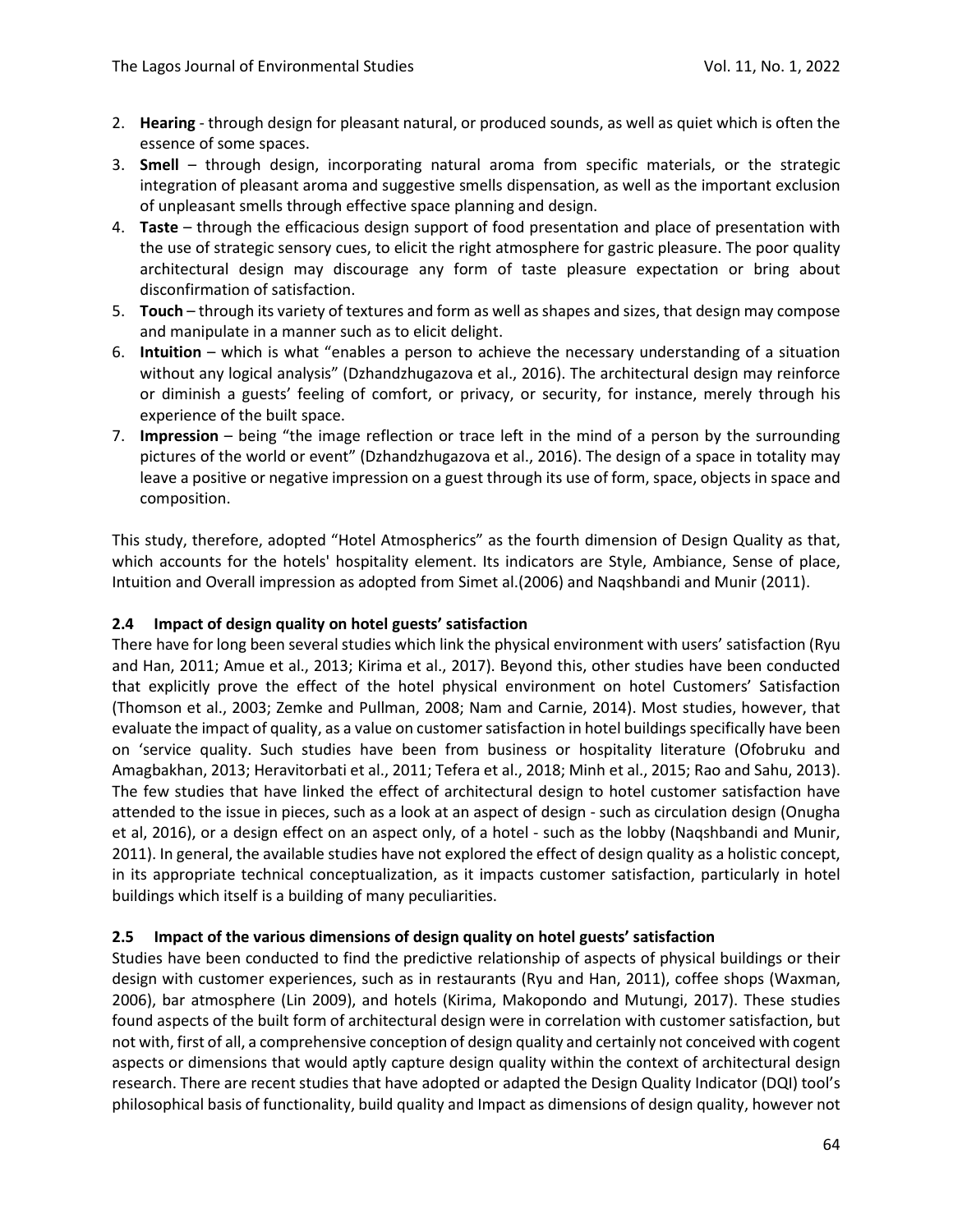either with respect to hotel building research or not with a view to assessing their impact on hotel guests' satisfaction (Suratkon et al., 2016; Zemke et al., 2017). Furthermore, the hotel is more than just a building, it is a place of hospitality and as such, design has to extended its capacity towards supporting the hospitality essence of a hotel through its participation in the enhancement of the seven sensual cues of hospitality (Dzhandzhugazova et al., 2016) and hence a dimension must ensue that best capture that aspect of design effort, which this study has conveniently named "Hotel Atmospherics".

## **2.6 Summary of Research Gaps**

While there are been various studies that have looked at the relationship of physical built form or design with customer satisfaction, even in hotel buildings, these studies have mostly been through the lens of business or hospitality literature, attempting to export elements of design into their domain, they, however, cannot aptly conceptualize design or design quality in its totality or even its components in the most appropriate of architectural definitions. This study is conducted from the perspective of the User-Centered Theory of the Built Environment, where design quality, (an aspect of) the built environment, is measured against guests' satisfaction, which is a user experience. Also, this study addresses the predictive relationship of not only design quality as a whole but also its various dimensions (components) with guests' satisfaction. this will bridge the gap that has existed in research whereby only fragments of design and physical forms like colour, texture, lighting, cleanliness, aroma, furniture and materials, were often examined, not thereby capturing design quality in its comprehensively descriptive elements. In addition, a dimension to embody designs' effort towards enhancing the hospitality aspect of hotel design is added to bridge the gap of studies, which have hitherto only seen a hotel strictly with the lens of other buildings. Finally, this study addresses the important question of identifying the contributions of various design quality elements in their relationship with guests' satisfaction decisions. This is a gap that when bridged, will point hotel designers, financiers, developers, and managers in the direction of appropriate areas of design and funding focus.

## **2.7 Conceptual Model**

A look at the study conceptual model reveals design quality and its various dimensions, each which in turn embodies its various indicators, identified from the literature, and all in a direct relationship with guests' satisfaction (as a whole).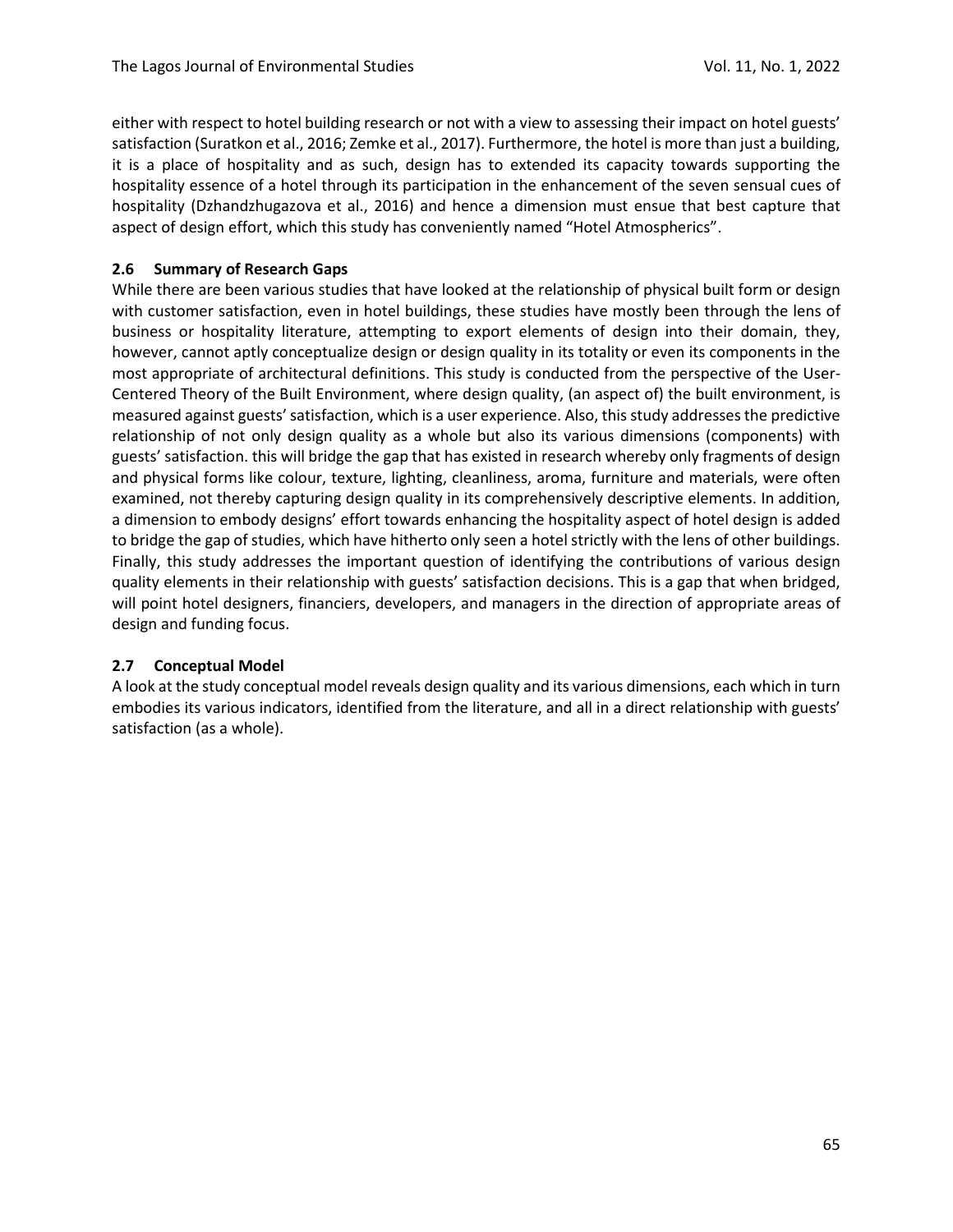

**Figure 1.** Study Conceptual Model

## **3. METHODOLOGY**

This study aimed to examine guests' perspectives of hotels design quality assessment through its impact on their satisfaction with the hotels. The research questions were as follows:

Question 1 – To what extent does the design quality of local hotels impact guests' satisfaction in the Lagos metropolis?; Question 2 – To what extent does each of the various dimensions of design quality of local hotels impact guests' satisfaction?; and Question 3 – What dimension(s) contributes most towards predicting guest satisfaction with the hotels?. A methodological analysis of the three research questions revealed the questions require a large and well representative data of guests' opinions, and statistical analysis to establish degrees of relationships as well as degrees of predictability. To this end, the appropriate method adopted for this study was Quantitative Survey Research, using Survey Questionnaires as the instrument of study.

## **3.1 Research Setting, Population of Study and unit of analysis**

The target of this study were 2, 3 and 4-star local hotels in the Lagos metropolis, because of their propensity to match the parameter of the study. That is, hotels studied should be such that will offer their guests basic comfort as well as good hospitality experience and aspire towards improving the quality of their delivery. They should not, however, be too big that their size and scope will obscure the clarity of the purpose of the study. Also, only local hotels were studied because global hotel chains come with physical content, brand identities and culture that are already too form–specific for guests to have a clear satisfaction opinion. Their satisfaction is already based on a premise of what to expect and usually simply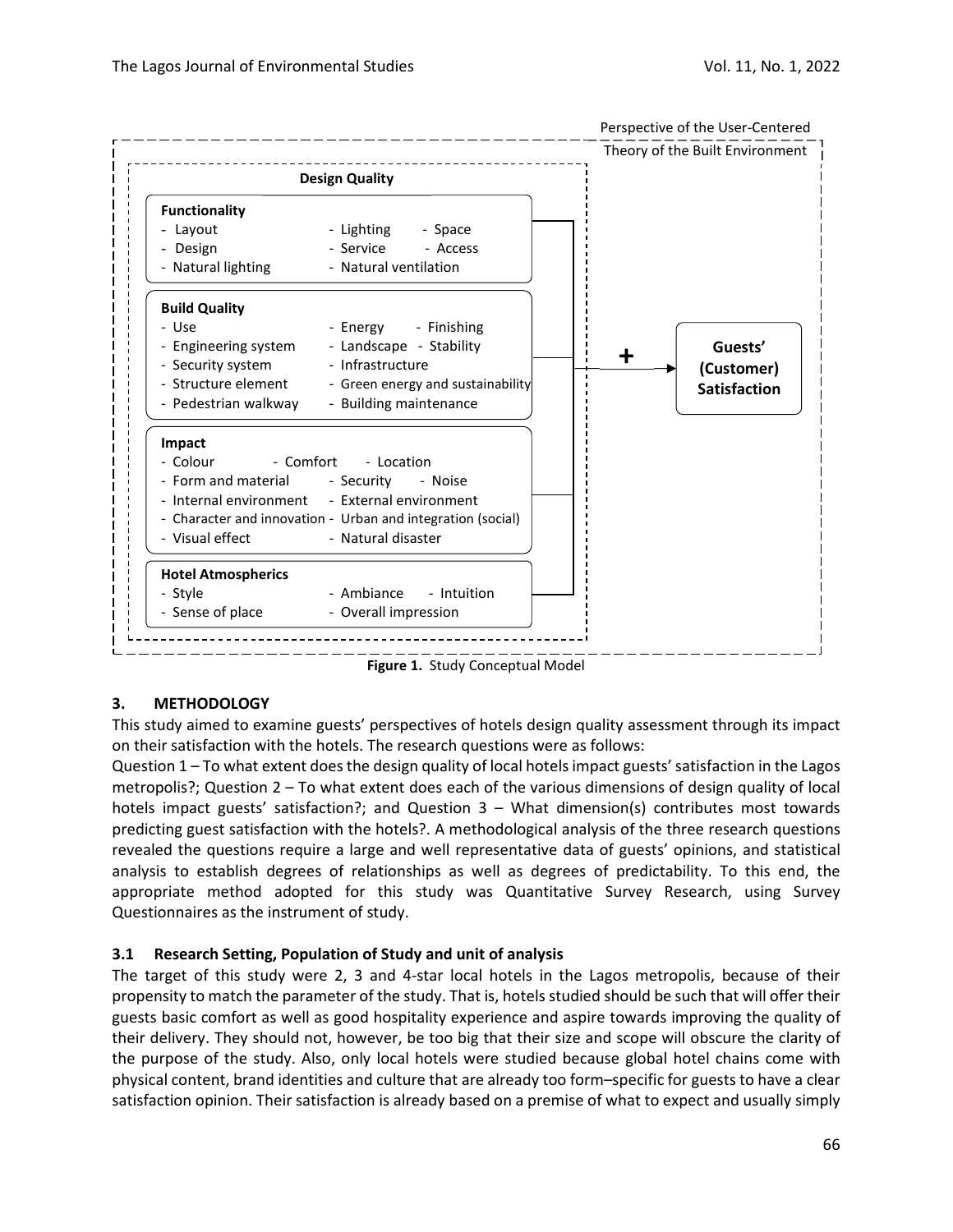met by the hotel chain's usually generic and specific delivery. Brand culture influences the perceived value of hotel offerings (Dirisu et al., 2018). In this study, the hotel guest is the unit of analysis, therefore the study population was all guests staying for one night or more at every 2, 3 or 4-star hotel within the Lagos metropolis at the one week designated time of the study, which was between Monday 13<sup>th</sup> to Sunday 19<sup>th</sup> of January 2020.

#### **3.2 Study Sampling**

For the research sampling, the study population was stratified into strata based on geographical location. All hotels within the Lagos metropolis were grouped according to their various local government areas which resulted in sixteen, being the number of local government areas within the Lagos metropolis. One hotel was chosen from each group through a random selection process. Survey questionnaires were administered to randomly selected thirty (30) guests of each of the selected sixteen (16) hotels within the study period, amounting to a total of 480no administered questionnaires. 333 questionnaires were however retrieved and which is an acceptable response rate of 69.375%. All these 333 questionnaires were deemed satisfactory and thus constituted 333 respondents in this study, that is the study sample.

#### **3.3 Data Collection**

This research is purely based on primary data from the completed survey questionnaires. The questionnaire had three sections: section  $1 -$  guests' responses to questions on the design quality of the selected hotels with four subsections questions of functionality, build quality, impact and hotel atmospherics based on a seven-point Likert scale ranging from  $1 -$  "strongly disagree" to  $7 -$  "strongly agree"; section 2 – guests' responses to questions on customer satisfaction with the hotel also based on the same seven-point Likert scale as well as section 3 – guests' characteristics, mostly based on a 3 – point nominal scale.

The questionnaire used for this study contained scale instruments that were adapted from tested variables and scales in literature. The first three components of the design quality aspect namely functionality, build quality and impact were from a previous design quality empirical study by Suratkon et al. (2016) while the last being hotel atmospherics was so conveniently named but adapted from another study from Naqshbandi and Munir (2011). The customer satisfaction indicators and scale were from Olorunniwo, et al. (2006). In addition, a Cronbach alpha internal reliability test on the first set of data from the first hotel yielded a score of 0.972 which meant the questionnaire was reliable and the study could proceed.

#### **4. RESULTS**

A Summary of respondents' personal profiles reveals that the majority (83%) of guests were above 25 years of age, just above half (58%) were males meaning that there was a significant representation of females (42%) represented in the study. The most prominent educational qualification was HND/Bachelors degree (53%) and Masters degree and above at 22%. Well, above half (59%) have not frequented foreign hotels and also 38% do not have frequent patronage of local hotels. Purpose of travel was almost evenly distributed at 31% for business 30% for pleasure and 39% for mixed. The result showed that respondents were in general, of mature age and have stayed in hotels long enough to determine their answers to the survey questionnaire.

#### **4.1 Factor Analysis**

While the dimensions and indicators used in this study were adopted or adapted from previous empirical studies, it was however still necessary to carry out a factor analysis and reliability test of the variables to test the internal validity of the instrument. The Cronbach alpha test figures of 0.880 for functionality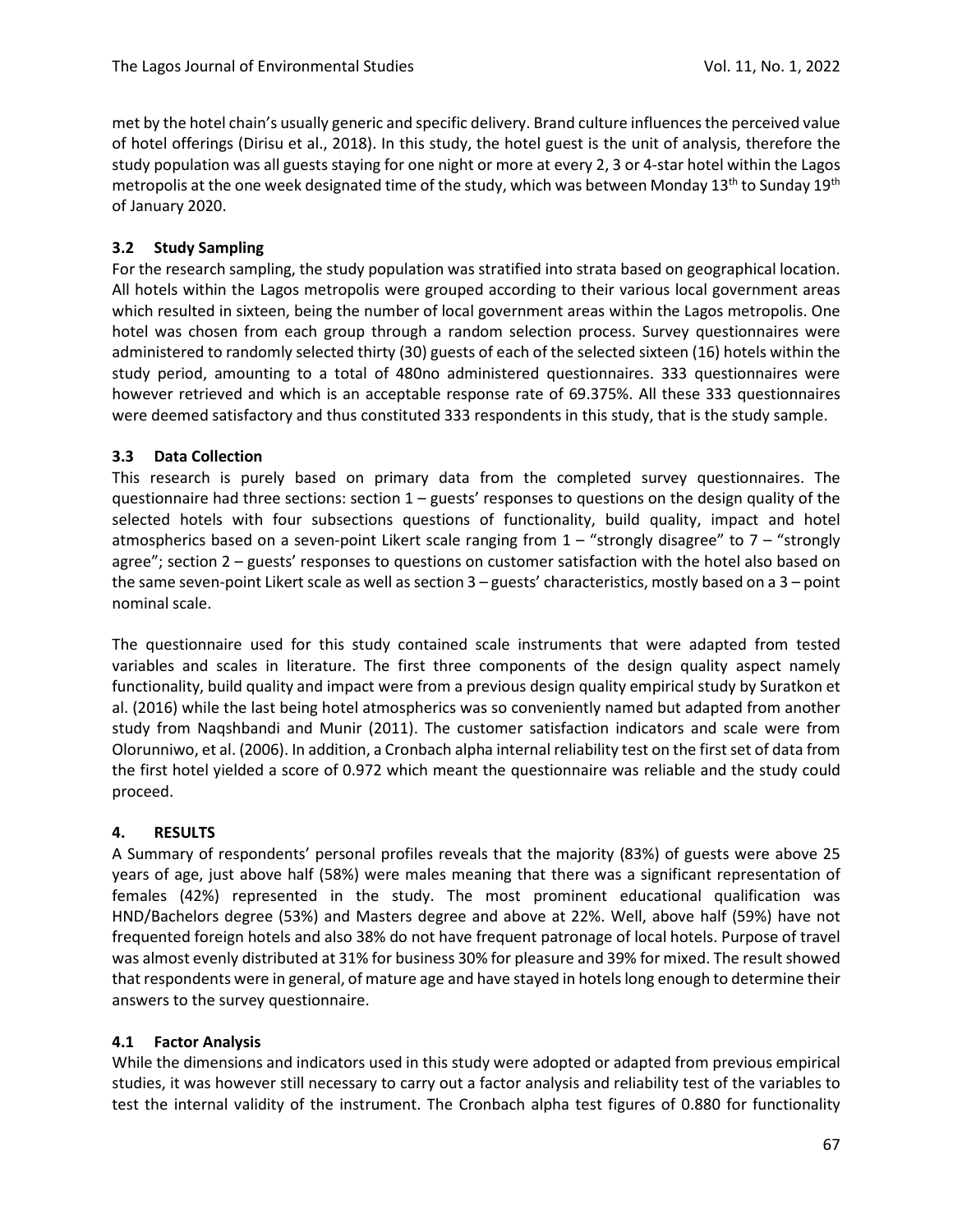dimension, 0.879 for build quality, 0.901 for impact and 0.854 for hotel atmospherics were all above the 0.50 threshold, thereby implying reliability of the factors (dimensions) used in the study.

#### **4.2 Design Quality Impact on Guests' Satisfaction**

The first research question is to what extent does the design quality of local hotels impact guests' satisfaction in Lagos metropolis? To this end, Pearson correlations were first of all calculated among the four predictive variables of design quality. The result revealed that the assumption of no multicollinearity amongst the variables have been met, as none of the correlations reached the 0.80 thresholds. In order to obtain the answer for the first research question, multiple regression of design quality variables and guests' (Customer) satisfaction was carried out using functionality, build quality, impact and hotel atmospherics as predictor variables against customer satisfaction as dependent variables. The result revealed that design quality emerged as a significant predictor of customer satisfaction with its R square of 0.505 (or 50.5%) or 50.5 of the variance in the dependent variable customer satisfaction explained brought about by design quality, (having established its p-value less than 0.05. the predictive model is  $F =$ 85.611; df = 4,328; p = 0.000 (or p < 0.05) as shown in tables 1 and 2.

| Model Summary <sup>b</sup>                                                         |                                              |        |            |                   |                          |        |     |     |        |  |
|------------------------------------------------------------------------------------|----------------------------------------------|--------|------------|-------------------|--------------------------|--------|-----|-----|--------|--|
| Model                                                                              | R                                            |        | Adjusted R | Std. Error of the | <b>Change Statistics</b> |        |     |     |        |  |
|                                                                                    |                                              | Square | Square     | Estimate          | R Square                 |        | df1 | df2 | Sig. F |  |
|                                                                                    |                                              |        |            |                   | Change                   | Change |     |     | Change |  |
|                                                                                    | .715a                                        | .511   | .505       | .798              | .511                     | 85.611 | 4   | 328 | .000   |  |
| a. Predictors: (Constant), Hotel Atmospheric, Functionality, Build Quality, Impact |                                              |        |            |                   |                          |        |     |     |        |  |
|                                                                                    | b. Dependent Variable: Customer Satisfaction |        |            |                   |                          |        |     |     |        |  |

#### **Table 1.** Design Quality Model Summary

| Table 2. Analysis of Variance |  |
|-------------------------------|--|
|                               |  |

|   | <b>ANOVA</b> <sup>a</sup>                    |                                                                                    |     |             |        |                   |  |  |  |  |  |
|---|----------------------------------------------|------------------------------------------------------------------------------------|-----|-------------|--------|-------------------|--|--|--|--|--|
|   | Model                                        | df<br>Sum of Squares                                                               |     | Mean Square |        | Sig.              |  |  |  |  |  |
|   | Regression                                   | 218.085                                                                            | 4   | 54.521      | 85.611 | .000 <sup>b</sup> |  |  |  |  |  |
| 1 | Residual                                     | 208.888                                                                            | 328 | .637        |        |                   |  |  |  |  |  |
|   | Total                                        | 426.973                                                                            | 332 |             |        |                   |  |  |  |  |  |
|   | a. Dependent Variable: Customer Satisfaction |                                                                                    |     |             |        |                   |  |  |  |  |  |
|   |                                              | b. Predictors: (Constant), Hotel Atmospheric, Functionality, Build Quality, Impact |     |             |        |                   |  |  |  |  |  |

## **4.3 Varying Impact of Dimensions of Design Quality on Guests' Satisfaction**

Research question two is to what extent does each dimension of design quality impacts guests' satisfaction in Lagos metropolis local hotels. This question was sorted in two ways. First was a multiple regression analysis of each of the variables (dimensions) of design quality as predictive variables, against guests' satisfaction as the dependent variable was conducted to test the unique contributions between the predictive variables and the dependent variable by assigning coefficients to each predictive variable and Table 3 shows the beta weight and statistical significance of each variable that resulted in the analysis. Based on this result, only one variable, which is hotel atmospherics, out of the four, showed statistical significance, with B = 0.547 ( $p = 0.000$ ) while other variables namely functionality, build quality and impact have statistically insignificant relationships with guests satisfaction with p values greater than 0.05, values for build quality were B = 0.120 (p = 0.79), impact was B = 0.97 (p = 0.163) and functionality was B = 0.002  $(p = 0.977)$ 

**Table 3.** Design Quality Variables Model Summary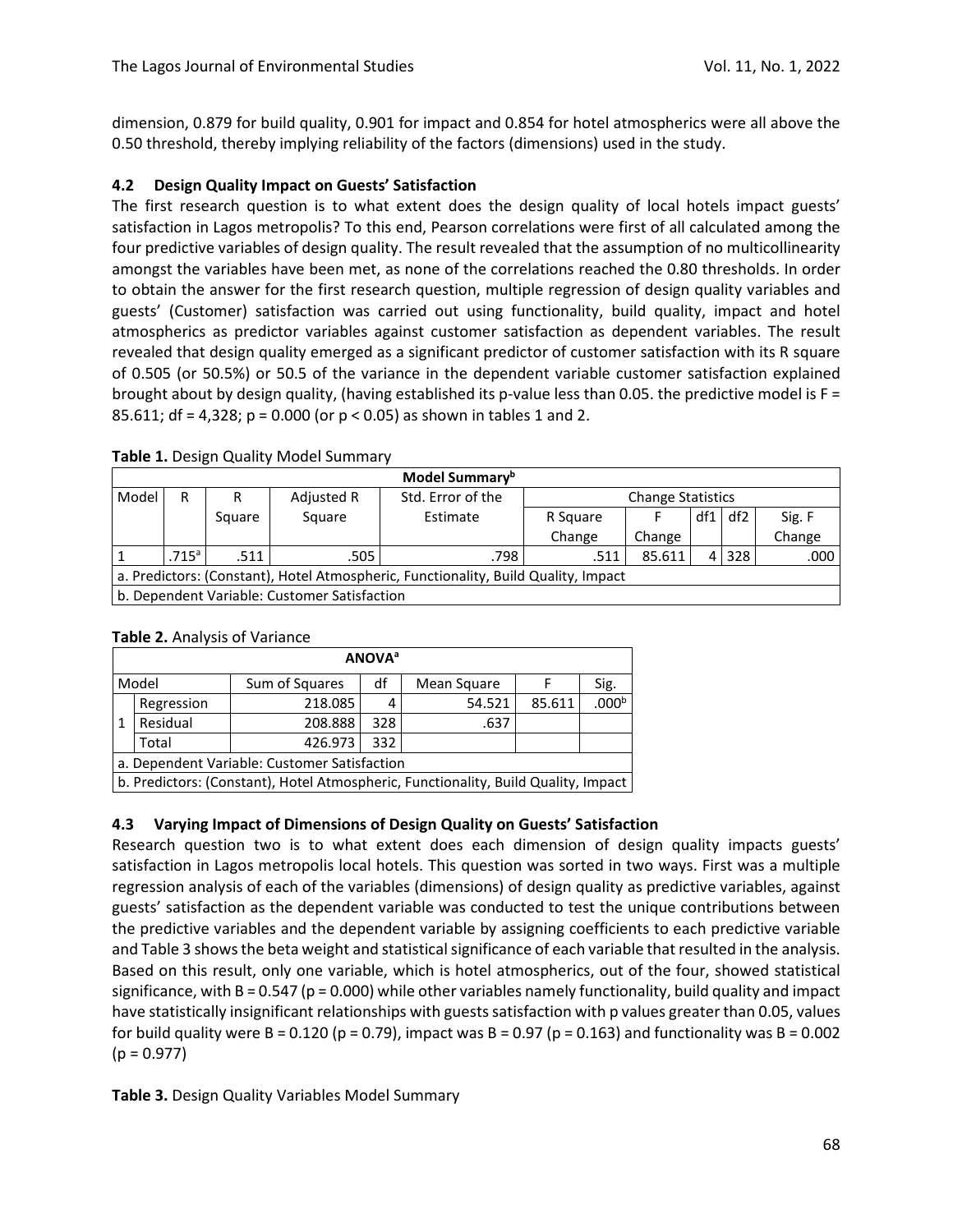|       | Coefficients <sup>a</sup>                    |      |                             |                                  |       |      |  |  |  |  |  |
|-------|----------------------------------------------|------|-----------------------------|----------------------------------|-------|------|--|--|--|--|--|
| Model |                                              |      | Unstandardized Coefficients | <b>Standardized Coefficients</b> |       | Sig. |  |  |  |  |  |
|       |                                              | B    | Std. Error                  | Beta                             |       |      |  |  |  |  |  |
|       | (Constant)                                   | .889 | .283                        |                                  | 3.143 | .002 |  |  |  |  |  |
|       | Functionality                                | .002 | .066                        | .002                             | .029  | .977 |  |  |  |  |  |
| 1     | <b>Build Quality</b>                         | .141 | .080                        | .120                             | 1.761 | .079 |  |  |  |  |  |
|       | Impact                                       | .116 | .083                        | .097                             | 1.398 | .163 |  |  |  |  |  |
|       | Hotel Atmospheric                            | .592 | .067                        | .547                             | 8.869 | .000 |  |  |  |  |  |
|       | a. Dependent Variable: Customer Satisfaction |      |                             |                                  |       |      |  |  |  |  |  |

In addition, individual linear regressions for each variable (dimension) using its indicators as predictive variables against a guests' satisfaction as the dependent variable, tables 4, 5, 6 and 7 revealed that each dimension of design quality emerged as a significant predictor of guests' satisfaction, with p-values of each less than the 0.05 threshold. This means that functionality, build quality, impact as well as hotel atmospherics each have a significant singular predictive relationship with guests' satisfaction. That is each of the dimensions on its own directly impact guests' satisfaction with values in the above tables showing adjusted R square values of 0.535 for hotel atmospherics; 0.396 for impact; 0.393 for build quality and 0.264 for functionality each with p< 0.05.

#### **Table 4.** Regression for Functionality

| Model Summary <sup>b</sup>                                                                                     |                   |        |            |                   |                          |        |     |     |        |
|----------------------------------------------------------------------------------------------------------------|-------------------|--------|------------|-------------------|--------------------------|--------|-----|-----|--------|
| Model                                                                                                          | R                 | R      | Adjusted R | Std. Error of the | <b>Change Statistics</b> |        |     |     |        |
|                                                                                                                |                   | Square | Square     | Estimate          | R Square                 |        | df1 | df2 | Sig. F |
|                                                                                                                |                   |        |            |                   | Change                   | Change |     |     | Change |
|                                                                                                                | .535 <sup>a</sup> | .286   | .264       | .973              | .286                     | 12.879 | 10  | 322 | .000   |
| a. Predictors: (Constant), Natural ventilation, Lighting, Pedestrian walkway, Service, Open space, Space, Use, |                   |        |            |                   |                          |        |     |     |        |
| Natural lighting, Access, Layout                                                                               |                   |        |            |                   |                          |        |     |     |        |
| b. Dependent Variable: Customer Satisfaction                                                                   |                   |        |            |                   |                          |        |     |     |        |

#### **Table 5.** Regression for Build Quality

| Model Summary <sup>b</sup>                                                           |                                                                                                              |          |            |                   |                          |          |     |     |        |  |
|--------------------------------------------------------------------------------------|--------------------------------------------------------------------------------------------------------------|----------|------------|-------------------|--------------------------|----------|-----|-----|--------|--|
| Model                                                                                | R                                                                                                            | R Square | Adjusted R | Std. Error of the | <b>Change Statistics</b> |          |     |     |        |  |
|                                                                                      |                                                                                                              |          | Square     | Estimate          | R Square                 | F Change | df1 | df2 | Sig. F |  |
|                                                                                      |                                                                                                              |          |            |                   | Change                   |          |     |     | Change |  |
|                                                                                      | $.641^{\circ}$                                                                                               | .411     | .393       | .883              | .411                     | 22.507   | 10  | 322 | .000   |  |
|                                                                                      | a. Predictors: (Constant), Building maintenance, Landscape, Engineering system, Green energy sustainability, |          |            |                   |                          |          |     |     |        |  |
| Building stability, Energy, Road width, Finishes, Structure element, Security system |                                                                                                              |          |            |                   |                          |          |     |     |        |  |
| b. Dependent Variable: Customer Satisfaction                                         |                                                                                                              |          |            |                   |                          |          |     |     |        |  |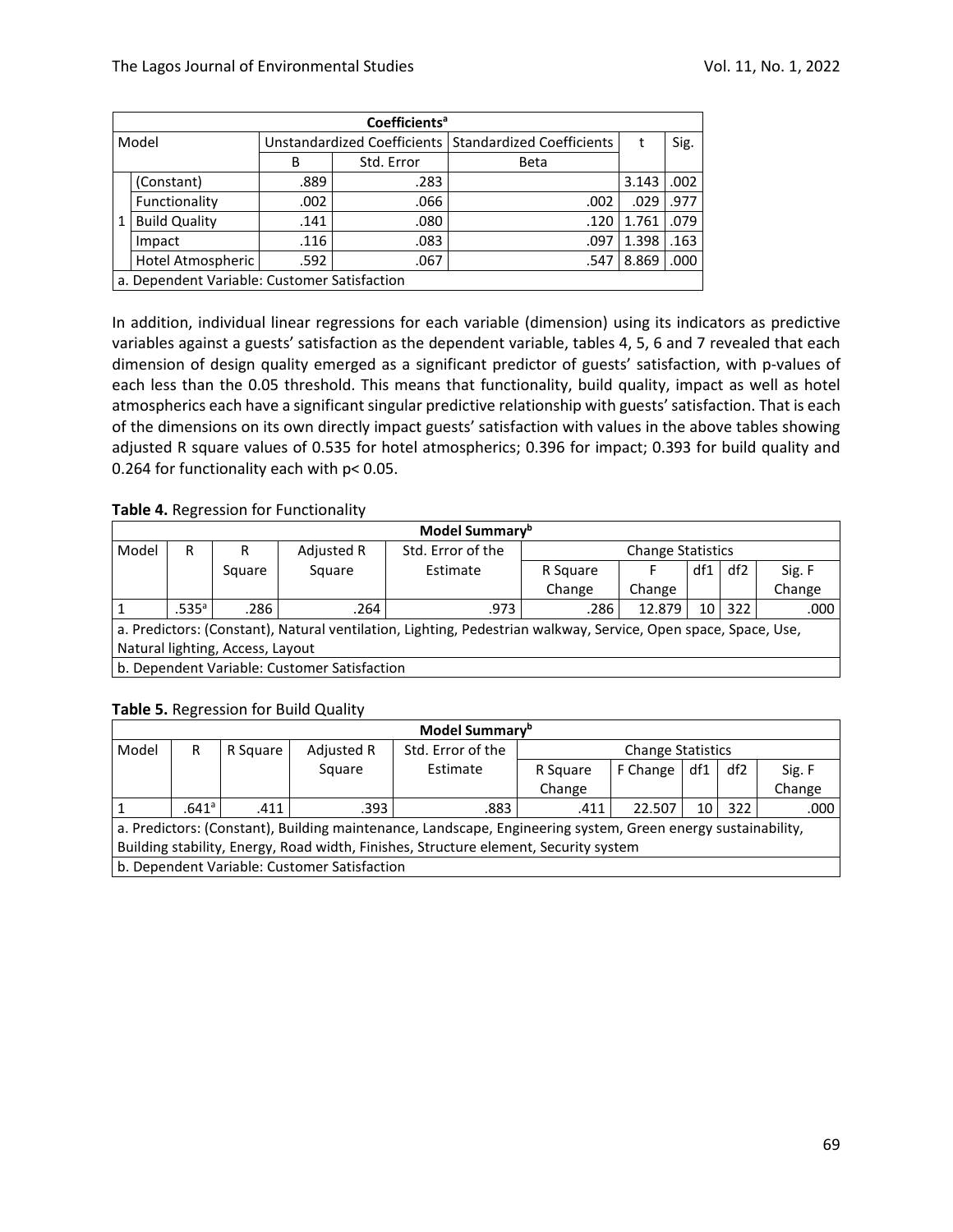| Model Summary <sup>b</sup>                                                                            |                                                                                                               |          |            |                   |                          |          |     |                 |        |  |
|-------------------------------------------------------------------------------------------------------|---------------------------------------------------------------------------------------------------------------|----------|------------|-------------------|--------------------------|----------|-----|-----------------|--------|--|
| Model                                                                                                 | R                                                                                                             | R Square | Adjusted R | Std. Error of the | <b>Change Statistics</b> |          |     |                 |        |  |
|                                                                                                       |                                                                                                               |          | Square     | Estimate          | R Square                 | F Change | df1 | df <sub>2</sub> | Sig. F |  |
|                                                                                                       |                                                                                                               |          |            |                   | Change                   |          |     |                 | Change |  |
|                                                                                                       | .646a                                                                                                         | .418     | .396       | .881              | .418                     | 19.135   |     | 320             | .000   |  |
|                                                                                                       | a. Predictors: (Constant), Noise, Design, Internal environment, Visual effect, External environment, Comfort, |          |            |                   |                          |          |     |                 |        |  |
| Form and material, Location, Character and innovation, Security, Urban and social integration, Colour |                                                                                                               |          |            |                   |                          |          |     |                 |        |  |
| b. Dependent Variable: Customer Satisfaction                                                          |                                                                                                               |          |            |                   |                          |          |     |                 |        |  |

#### **Table 6.** Regression for Impact

#### **Table 7.** Regression for Hotel Atmospherics

| Model Summary <sup>b</sup>                                                                |                   |        |            |                   |                          |        |     |       |        |
|-------------------------------------------------------------------------------------------|-------------------|--------|------------|-------------------|--------------------------|--------|-----|-------|--------|
| Model                                                                                     | R                 |        | Adjusted R | Std. Error of the | <b>Change Statistics</b> |        |     |       |        |
|                                                                                           |                   | Square | Square     | Estimate          | R Square                 |        | df1 | df2   | Sig. F |
|                                                                                           |                   |        |            |                   | Change                   | Change |     |       | Change |
|                                                                                           | .736 <sup>a</sup> | .542   | .535       | .774              | .542                     | 77.278 |     | 5 327 | .000   |
| a. Predictors: (Constant), Overall impression, Ambience, Sense of place, Intuition, Style |                   |        |            |                   |                          |        |     |       |        |
| b. Dependent Variable: Customer Satisfaction                                              |                   |        |            |                   |                          |        |     |       |        |

#### **4.4 Design Quality Dimension that Contributes mostly to predicting guests' satisfaction**

Research question 3 is what dimension(s) contribute most towards predicting guests' satisfaction with the hotels. Table 3 which is the design quality variables model summary from the regression analysis where the variables were the predictive variables with guests' satisfaction as the dependent variable, reveals that hotel atmospherics aside from emerging as the only statistically significant predictor of guests satisfaction in the model is also shown to have made the major contribution towards design quality predicting guests' satisfaction with its high beta value of 0.547 compared to the others of build quality which is 0.120, impact with 0.097 and functionality with 0.002.

In addition to this tables 4, 5, 6 and 7 which are regressions of each design quality dimension (variable) using its indicators (variables) as predictor variables against guests' satisfaction as the dependent variable, also show that hotel atmospherics emerged as the variable with the strongest predictive strength with adjusted R square value of 0.535, compared to those of impact with 0.396, build quality with 0.393 and functionality with 0.264. The result shows in summary that design quality as a whole concept emerged as a significant predictor of guests' satisfaction being responsible for 50.5% of explained variance in total. Hotel atmospherics variable (dimension) emerged as the only significant predictor of guest satisfaction in the design quality – guest satisfaction model. However other dimensions along with hotel atmospherics ranking strongest also emerged as statistically significant predictors of guests' satisfaction when considered in an individual relationship with it.

#### **4.5. Discussion of Findings**

This study evaluated the impact of various elements of design quality of local hotel buildings, on their guests' satisfaction, intending to investigate guests' perspective(s) of the local hotels' design quality assessment. The objectives were identified as firstly examining the extent to which the design quality impacts guests' satisfaction in the hotels. Secondly, evaluating the extent to which various dimensions of design quality impact guests' satisfaction, to ultimately determine the dimension(s) that contributes most towards predicting guests' satisfaction with the hotels.

In respect of the first objective, the results revealed that design quality, as a holistic construct, emerged as a significant predictor of guests' satisfaction with the local hotels in general. This is in line with previous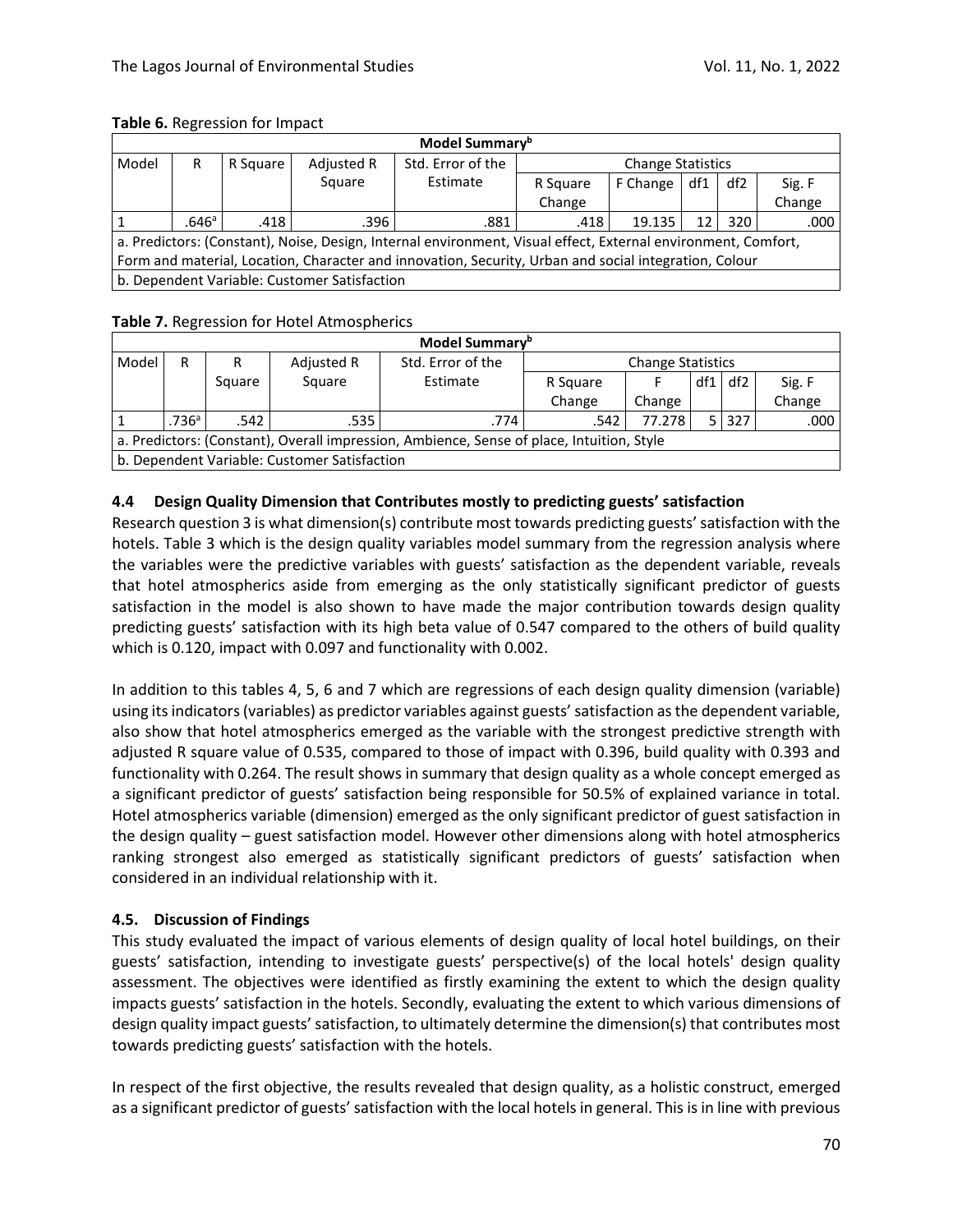studies which connected design quality with customer satisfaction in most built forms generally (Ryu and Han, 2011; Amue et al., 2013; Kirima et al., 2017) and specifically in hotels or other hospitality buildings (Thomson et al., 2003; Zemke and Pullman, 2008; Naqshbandi and Munir, 2011; Nam and Carnie, 2014; Onugha et al., 2016). As regards the second objective, Hotel Atmospherics emerged as the only dimension which is a statistically significant predictor of design quality, amongst others which are functionality, build quality and impact which did not show a statistically significant relationship, as the variable of design quality, with customer satisfaction. however, when each dimension is in individual linear regression with customer satisfaction, using its various sub-elements as variables, the result revealed that each of these dimensions of design quality emerged as a significant predictor of guests' satisfaction, which simply means that each of functionality, build quality, impact and hotel atmospherics have a significant singular relationship with guests' satisfaction in hotels. This result supports outcomes of various studies which have tied each of these elements of design quality with guests' satisfaction, which prompts their identification as major dimensions of design quality in the first place. It supports their identification as the key viewpoints through which the quality of design should be viewed from the Vitruvian proposition to the numerous adaptations, up till their adoption as dimensions of design quality in the Design Quality Indicator (DQI) tool. It also validates the addition of Hotel Atmospherics as a dimension in this study.

With respect to determining the dimension(s) that contribute(s) most towards predicting guests' satisfaction with the hotels, the result revealed the emergence of Hotel Atmospherics as the only significant predictor of guests' satisfaction and also shows it to have made the major contribution towards design quality predicting guests' satisfaction. In addition, hotel atmospherics emerged as the variable with the strongest predictive, strength when in a singular relationship with guests' satisfaction. This result validates studies by Naqshbandi and Munir (2011) and Sim et al. (2006) which proposes the hotel as a place of hospitality and attempts to examine the role of architectural design in such context.

The emergence of Hotel Atmospherics as having the dominant relationship with guests' satisfaction in either singular relationship of each of the dimensions of design quality or as the dominant contributor to the predicting strength, as a variable of design quality amongst others, is indeed a significant finding. It simply means that hotel guests' assessment of hotels' design quality is through the lens of the elements of hotel atmospherics – which are style, ambience, sense of place, intuition and overall impression. They are the indicators that capture architectural design's attempt to meet the sensory cues of hotels' hospitality requirements. To further support this argument is the emergence of four out of five variables of hotel atmospherics namely – style, ambience, intuition and overall impression, in a pool of 37 variables of the dimension of design quality, as only the variables having a positive statistically significant relationship with guests' satisfaction. it is no wonder that according to Watson et al.(2016), the subject of atmospherics dominates hotel design quality literature.

#### **5. Conclusion**

This study aimed to examine guests' assessment of the design quality of local hotels in the Lagos metropolis, through its impact on their satisfaction with the hotels. Based on its set objectives, the study revealed that design quality was indeed a significant predictor of guests' satisfaction with an R square of 0.505; P< 0.05. Predictive model being P = 85.611; df = 4,328. Hotel Atmospherics, as a variable of design quality, emerged as the only significant predictor of guest satisfaction and also had the strongest singular relationship out of four dimensions of design quality with guests' satisfaction. This thus reveals that guests view the design quality of a hotel through the lenses of the elements of the hotel atmospheric dimension – such as style, ambience, intuition and the overall impression which also significantly are the only four indicators/variables out of the 37indicators of all dimensions of design quality that emerged as significant predictors of guests' satisfaction in the hotels. Implications are for architects, designers, hotel managers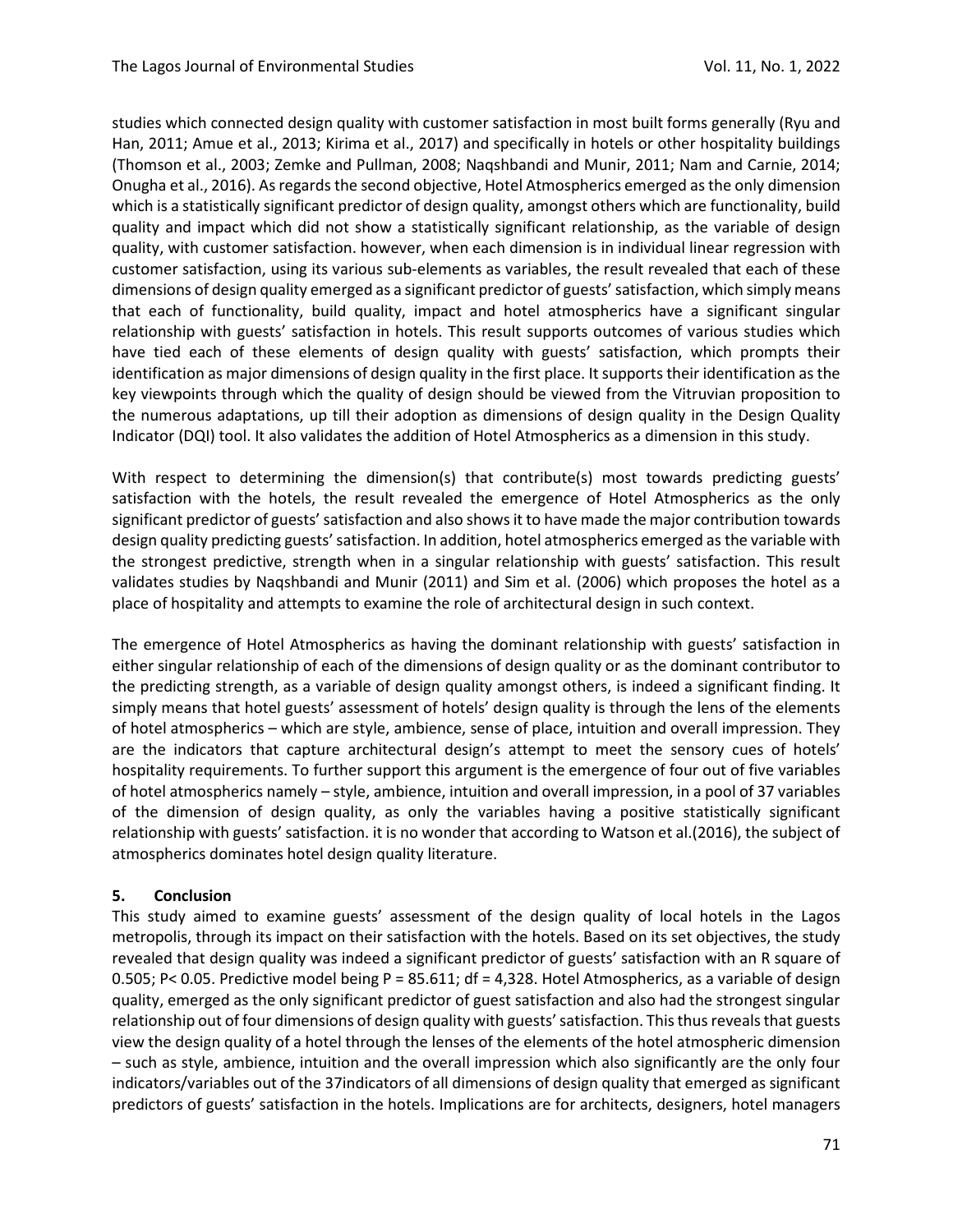and developers, for whom the results of this study present areas of focus for hotel design efforts and focus, funding and management plan and focus, as well as reference points in research in hotel architecture, design quality, customer satisfaction and hotel experiential design.

#### **5.1 Contribution to Knowledge**

The result of this study has several research and practical implications for hotel owners and developers, financiers, managers, architects, designers and builders as well as researchers in the hotel and other hospitality design, design quality, customer satisfaction.

#### **5.2 Practical Implications**

- 1. The result has revealed the general importance of design quality as a factor in improving guests' satisfaction which shows the larger role of architectural design as a driver of hotel business outcomes.
- 2. The revealing of the various levels of the impact of the four dimensions of design quality on guest satisfaction brings design, managerial and financial focus into the right aspects if the hotel, which saves money and time and hence better business outcomes.
- 3. Hotel architects, designers, managers and developers will better appreciate the hospitality requirement of architectural design, with the emergence of Hotel Atmospherics as the dominant viewpoint of guests' assessment of hotel design quality, and hence drive architectural design towards more experiential design direction.

## **5.3 Research Implications**

- 1. The revealing of the statistically significant and positive predictive relationship of design quality with guests' satisfaction with values of predictive variances explained, forms a reference point for future studies in the relationship of the two concepts which are very important in design practice and research.
- 2. The revealing of Hotel Atmospherics as the dominant and single predictor of guests' satisfaction and also the strongest singular relationship with guest quality presents a clear direction as to which architecture of hotel must begin to focus. That Architecture must participate in enhancing hospitality experience in hotels. This will lead hotel architecture into the realm of experiential design.
- 3. This study also supports the use of the Design Quality Indicator (DQI) tool as an instrument of academic research, applying its philosophy and dimensions of the Design Quality as well as revised indicators.
- 4. The research is a user-centred one that embraces and furthers the application of the user-centred Theory of the Built Environment in its postulate of the relationship between (aspects of) the built environment – design quality, and user experience – guests' satisfaction.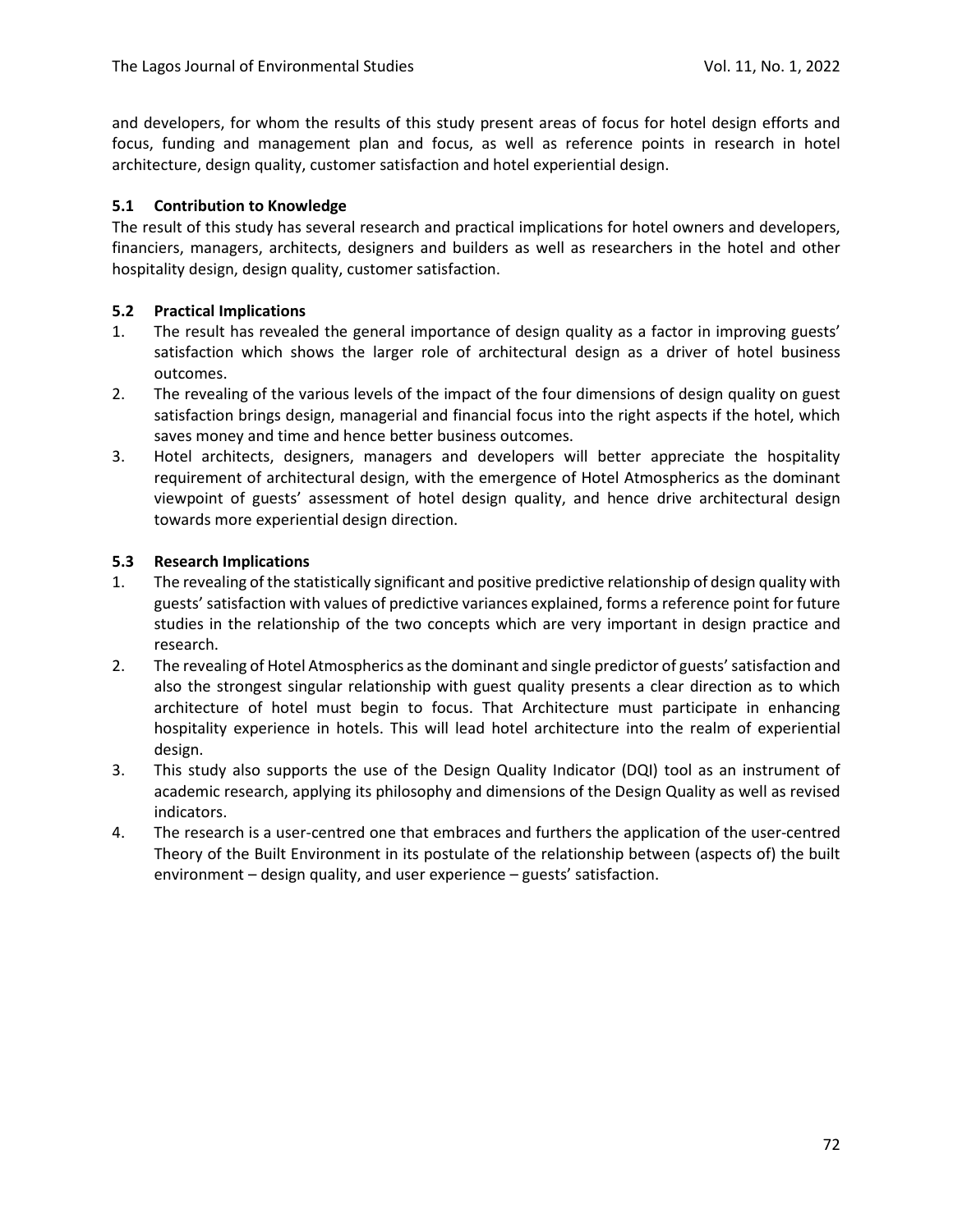#### **6. REFERENCES**

- Abdul–Samad, Z., & Macmillan, S.G. (2004). Improving Design Quality and Value in the Built Environment through Knowledge of Intangibles. *IEEE International Engineering Management Conference, 3,* 898 – 902, 2004.
- Ahasan, R., Campbell, D., Salmoni, A., & Lewko, J. (2001). Ergonomics of Living Environment for the People with Special Needs. *Journal of psychological anthropology and applied human science,* 20(3), 175- 185, 2001.
- Alexander, K. (2006). The application of usability concept in the built environment. *Journal of Facilities Management,* 4(4), 262-270, 2006.
- Amue, G.J., Adiele, K., & Nkoro, F. (2013). Physical Settings and Patronage of Three Star Hotels in Nigeria's Federal Capital Territory, Abuja. *International Journal of Business Management and Economic Research,* 4(3), 738-744, ISSN: 2229-6247.
- Cardellino, P., Leiringer, R., & Clements-Croome, D. (2009). Exploring the role of design quality in the building schools for the future programme. *Architectural engineering and design management,* 5(1), 134-134, 2009.
- Dirisu, J.I., Worlu, R.E., Osibanjo, A.O., Borishade, T.T., Olokundun, M.A., & Obi, J.N. (2018). Role of Brand Culture in Influencing the Perceived Value of Offerings to Customers in the Hospitality Industry in Nigeria. *Academy of Strategic management Journal, Volume 17*(2), 2018.
- Durodola, O.D., Ayedun, C.A., Akinjare, O., Oloke, C.O., & Adedamola, O.O. (2018). Hotel effectiveness Index (HEI) Development for Bolstering Hotel Grading and Classification in Lagos, Nigeria. *International Journal of Mechanical Engineering and Technology (IJMET), 9*(8), 1126-1134, 2018.
- Dzhandzhugazova, E.A., Bilinova, E.A., Orlova, L.N., & Romanova, M.M. (2016). Innovations in Hospitality Industry*. In International Journal of Environmental & Science Education, 11*(17), 10387-10400, 2016.
- Gann, D., Salter, A., & Whyte, J. (2003). Design quality indicator as a tool for thinking. *Building research &information, 3*(5), 318-333, 2003, ISSN 0961-3218 print/ISSN 1466-4321 online.
- Harun, S.N., Hamid, M.Y., Talib, A., & Rahim, Z.A. (2011). Usability Evaluation": Criteria for Quality Architecture In-Use. *Procedia Engineering, 20*, 135-146, 2011.
- Heravitorbati, A., Vaughan, C., Bambang, T., & Ehsan, S. (2011). Examination of process to develop a framework for better implementation of quality practices in building projects. *2nd International Conference on Construction and Project Management (ICCPM 2011),* 16-18 September 2011, Grand Mercure Roxy Hotel, Singapore. (In Press).
- Kalvelage, K., & Dorneich, M. (2004). A User-Centered to User-Building Interactions. *Proceedings of the human factors and ergonomics society annual meeting, 58*(1), 2008-2012, 2014.
- Kirima, R.A., Makopondo, R., & Mutungi, M. (2017). Effect of External Hotel Design Features on Customer
- Attraction and Retention. *International Academic Journal of Human Resource and Business Administration, 2*(3), 282-289, 2017.
- Macmillan, S. (2006). Added Value of Good Design. *Building Research & Information*, *34*(3), ISSN 0961- 3218 print/ISSN 1466-4321 online.
- Mahmoud, H.H. (2017). *Interior Architectural Elements that Affect Human Psychology and Behavior. International Journal on the Academic Research Community Publication, 1*(1), 10. Archive Online ISSN 2537-0162.
- Minh, N.H., Anh, P.C., Matsui, Y., & Ha, N.T. (2015). Service Quality and Customer Satisfaction: A Case Study of Hotel Industry in Vietnam. *Asian Social Science, 11*(10). ISSN 1911-2017 E-ISSN 1911-2015.
- Mustafa, F.A. (2017). Performance assessment of buildings via post-occupancy evaluation: a case study of the architecture and software engineering departments in Salahaddin University-Erbil, Iraq. *Frontiers of Architectural Research, 6*(3), 412-429, 2017.